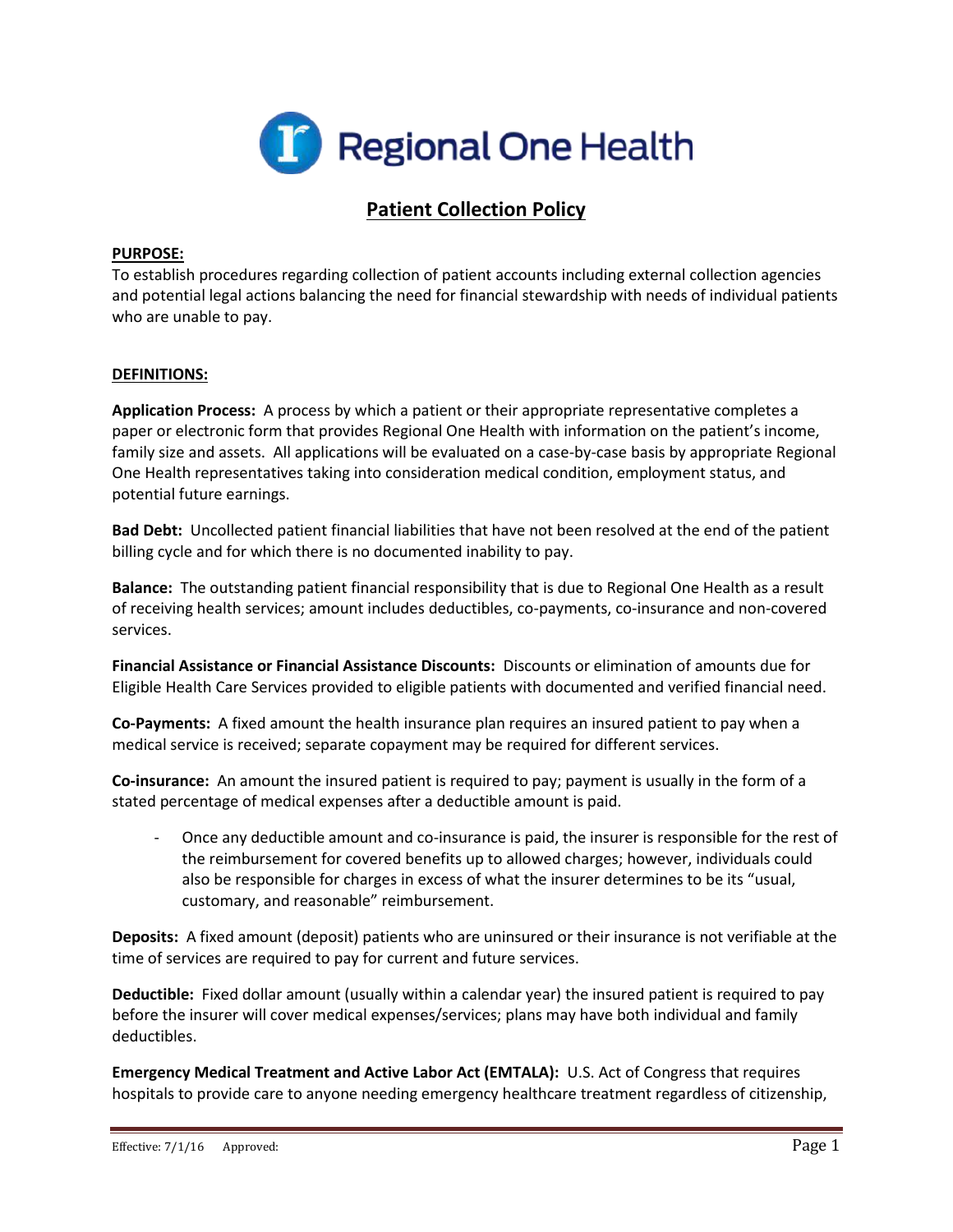legal status or ability to pay; participating hospitals may only transfer or discharge patients needing emergency treatment under their own informed consent, after stabilization or when their condition requires transfer to a hospital better equipped to administer the treatment.

**Extraordinary Collection Actions (ECA):** Actions which require a legal or judicial process, involve selling a debt to another party or reporting adverse information to credit agencies or bureaus. Regional One Health will determine charity eligibility prior to taking any extraordinary collection action. Written notice must be provided at least 30 days in advance of initiating specific ECAs and meet informational requirements. As defined under IRS Codes Section 501 (r), such actions that require legal or judicial process include:

- Attachment or seizure of a bank account or other personal property
- Commencement of a civil action against an individual
- Wage garnishment

**Financial Counselor:** Regional One Health representatives responsible for assessing a patient's liability, identifying and assisting with public funding options (Medicare, Medicaid, etc.), determining if patient is eligible for financial assistance and establishing payment plans.

**Payment Plan:** A system by which payment for health services is made in installments over a fixed period of time.

**Screening Process:** A process to determine if a patient qualifies for financial assistance that does not involve completing a financial assistance application. The screening process may be in person or on the telephone and utilizes a third party vendor.

**Uninsured Discount:** A discount on charges for medical services for patients identified by Regional One Health as having no insurance coverage. The uninsured discount amount, is the lesser of the amount as determined by the Look-Back Method or the method defined by the Uninsured Patients law set forth in the Tennessee Code Section 68-11-262. The uninsured discount amount is available by visiting the Patient Financial Services department or by calling Patient Financial Services at 901-545-6644.

# **POLICY:**

Regional One Health pursues collection from patients who have the ability to pay. Collection procedures will be applied consistently and fairly for all patients regardless of insurance status or their ability to pay. All collection procedures will comply with applicable state and federal laws and regulations and Regional One Health policies. For those patients who are uninsured or unable to pay all or a portion of their bill, Regional One Health's Financial Assistance Policy will be followed.

Collection agencies and external legal counsel may be engaged after all reasonable collection and payment options have been exhausted. Agencies may help resolve accounts for services where patients are uncooperative in making payments, have not made appropriate payment arrangements, or have been unwilling to provide reasonable financial and other data to support any request for financial assistance. All collection agency staff will uphold the confidentiality of each patient. All agencies will meet all HIPAA requirements for handling personal health information and will follow Regional One Health policies regarding patient collection efforts.

Consistent with this Policy and Regional One Health's Financial Assistance Policy, Regional One Health should clearly communicate with patients regarding financial expectations as early in the appointment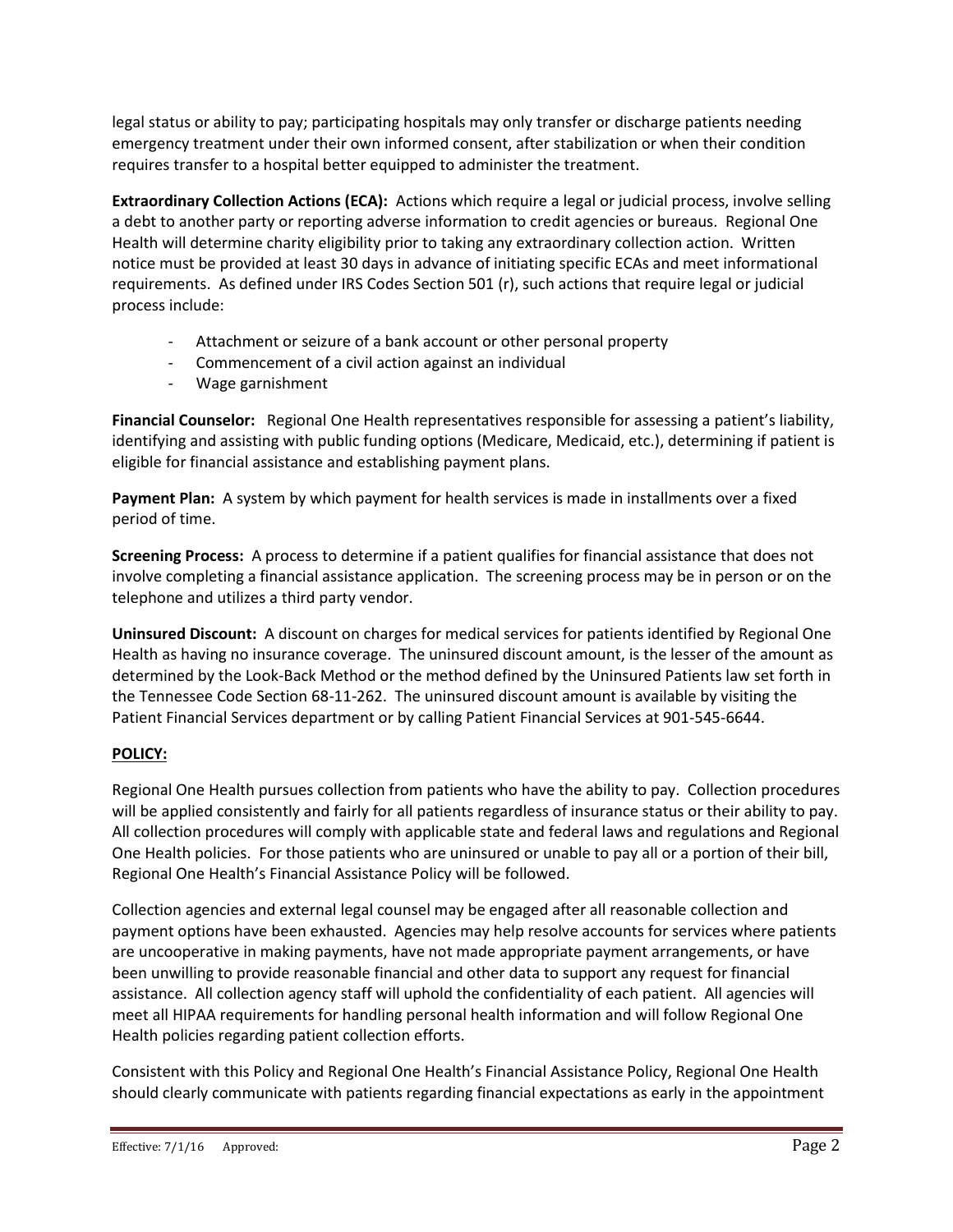and billing process as possible. All inpatients will be notified by Regional One Health of the Financial Assistance Policy prior to discharge.

- Patients are responsible for understanding their insurance coverage and for providing needed documentation to aid in the insurance collection process.
- All patients may be required to pay a pre-service Deposit or estimated Co-Payments/Co-Insurance and Deductibles prior to services (except in emergent situations) or amounts may be collected after services are provided, based on the current business practices.
- Patients are responsible for paying Balances not paid by their insurance companies.

If the patient has previous Bad Debt or outstanding Balances and does not quality for Financial Assistance, Regional One Health may attempt to collect amounts owed before future appointments are granted. If arrangements cannot be made for resolving the patient's outstanding Balance, future care may be limited or denied. Pre-service Deposits may be required. This does not include emergency care or continuation of clinical care approved by the patient's physician. EMTALA requires Regional One Health to provide a medical screening examination and treatment for emergency medical conditions without regard to the patient's insurance status, ability to pay or eligibility under Regional One Health's Financial Assistance Policy. No financial information will be requested of patient's with emergency medical conditions until after the patient's emergency medical condition has been stabilized.

Regional One Health will employ reasonable efforts in a fair and consistent manner to collect patient Balances while maintaining confidentiality.

- Regional One Health has a process for patients to question or dispute bills, including a phone number patients may call and an address to which they may write. The phone number and address are listed on all patient bills and collection notices sent by Regional One Health.
- Collection procedures may be delineated based on Balance size, aging, past collection experience, and anticipated collectability. Credit scoring or other tools may be used to predict collectability.
- Standard collection tools may include:
	- o Letter requesting payment
	- o Phone calls requesting payment
	- o Letters indicating the account may be placed with a collection agency
	- o Request for payment of past due Balances at check in
	- o "Early-out" (pre-agency, outsourced efforts) collection programs performing the above tasks

Regional One Health strives to assist all patients in meeting their financial obligation prior to enlisting the assistance of a collection agency. Third-party debt collection agencies may be enlisted only after all reasonable collection and payment options have been exhausted including determining a patient's eligibility under the Financial Assistance Policy.

# **Regional One Health's Reasonable Efforts to Identify Patients Eligible for Financial Assistance**

At least 30 days prior to pursing Extraordinary Collection Actions, Regional One Health will notify individuals that Financial Assistance is available to eligible individuals by doing the following:

- Provide written notice to the individual indicating that Financial Assistance is available to eligible individuals, indicating that Regional One Health intends to initiate or have a third party initiate to obtain payment for the care, and provides a deadline after which Extraordinary